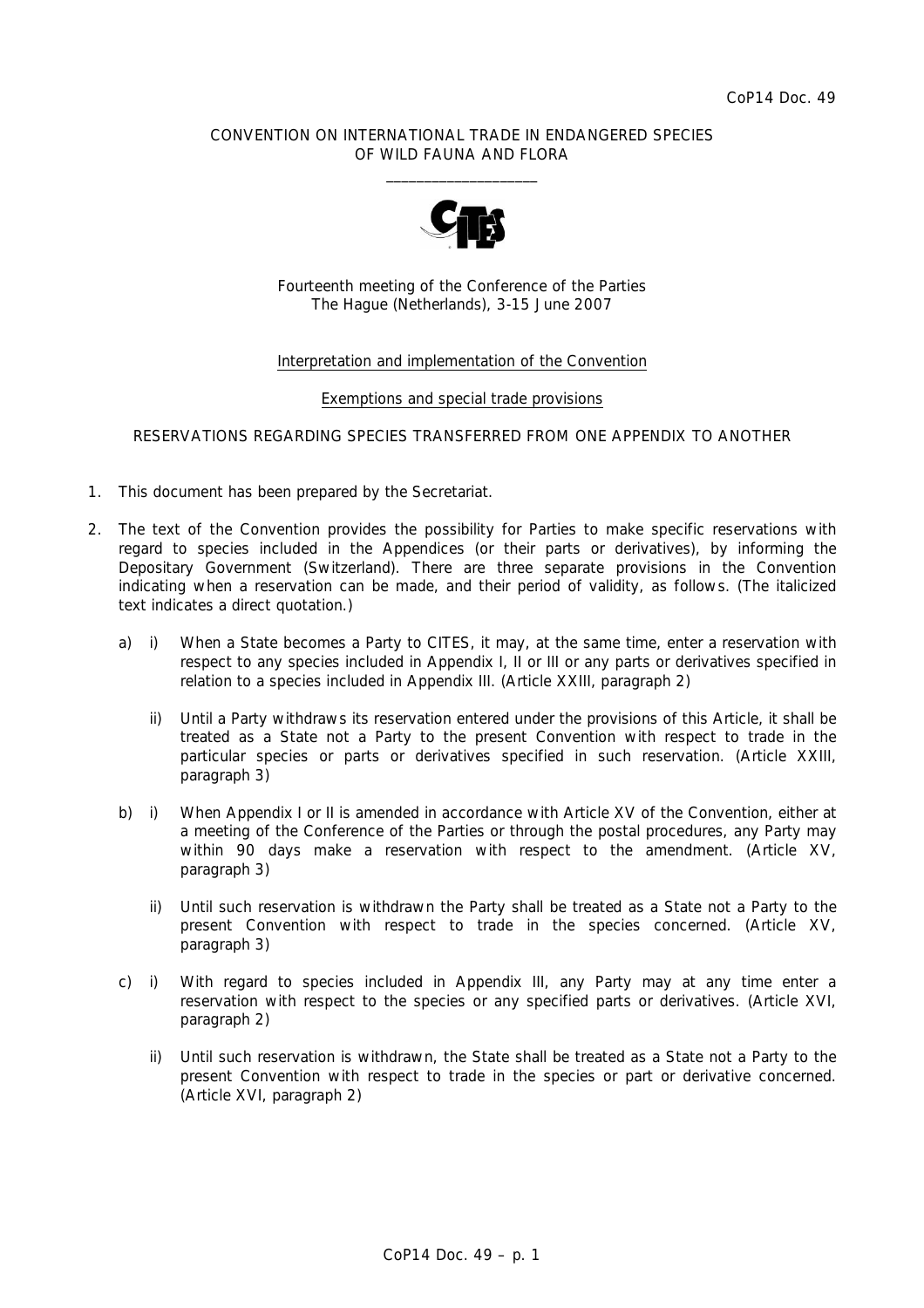- 3. When a species is transferred from Appendix I to II, or vice versa, or when a species in Appendix III is subsequently included in Appendix I or II, the text of the Convention is not completely clear about the effects of such an amendment on the validity of any existing reservation relating to the species. There appear to be two ways of interpreting the text of the Convention.
	- a) In each of the provisions cited in paragraph 2 above, it is indicated that, once a reservation has been made, its effect (that the Party is treated as a State not party to the Convention with respect to trade in the species or specified part or derivatives) remains valid until the reservation is withdrawn. It may therefore be inferred that, when a species is transferred from one Appendix to another, any reservation relating to that species remains in effect.
	- b) The alternative view is that, when a species is transferred from one Appendix to another, any reservation relating to that species ceases to be in effect and, if the Party concerned wishes to retain a reservation, it must inform the Depositary Government. This view is appropriate if a transfer from one Appendix to another is viewed as a deletion from one Appendix followed by an inclusion in another. Any existing reservation would thus fall when the species was deleted. This view is supported by at least three considerations.
		- i) Firstly, reservations may be viewed as being made not only in relation to a particular species but also in relation to the Appendix in which it is listed. In this connection, it is notable that any reservation made in accordance with Article XV is made in relation to a specific amendment to the Appendices. Reservations made in accordance with Article XVI clearly relate to species in Appendix III.
		- ii) Secondly, there are complications relating to reservations with respect to specific parts and derivatives. To take a hypothetical example, a shark species could be included in Appendix III with only fins listed as covered, and a Party might make a reservation with regard to the fins. If the species were subsequently included in Appendix II, where there is no possibility to specify, for an animal species, the parts and derivatives that are covered, it would not be possible for any Party to then make a new reservation with regard to the fins. Logic seems to suggest that any reservation made in relation to the parts and derivatives of the species while it was included in Appendix III should no longer be considered valid when it becomes included in Appendix II.
		- iii) Thirdly, there is an issue relating to whether a species is becoming more-strictly protected or less-strictly protected and to the reasons for making a reservation. If a Party has entered a reservation with regard to a species included in Appendix II, not wishing to be bound even by the provisions that allow a regulated trade, it would not be surprising if it wished to maintain the reservation if the species were transferred to Appendix I. However, if a Party has entered a reservation with regard to a species in Appendix I, not wishing the commercial trade to be prohibited, it would be surprising if it wished to maintain the reservation if the species were transferred to Appendix II. However, there are several possible reasons for entering reservations and, in cases where a species is transferred from one Appendix to another, it would be preferable for each Party to specify whether it wishes a reservation to continue.
- 4. Following the 13th meeting of the Conference of the Parties (CoP13, Bangkok, 2004), the Secretariat applied the approach indicated in paragraph 3 a) above. This seems to be a strict application of the relevant provisions. However, the Secretariat believes that the approach in paragraph 3 b) would be preferable, would solve, or help to avoid, a number of potential problems and would be more in keeping with the conservation spirit of the Convention and with the widely held view that reservations undermine the effectiveness of conventions. The Secretariat has consulted informally with the Depositary Government, which is in agreement that this approach is acceptable.
- 5. At the 53rd meeting of the Standing Committee (Geneva, June July 2005), the Secretariat presented the information above and proposed (amongst other actions) that it prepare a draft resolution or a draft amendment to an existing Resolution, for consideration at the 14th meeting of the Conference of the Parties, to clarify that, in cases where a Party holds a reservation in relation to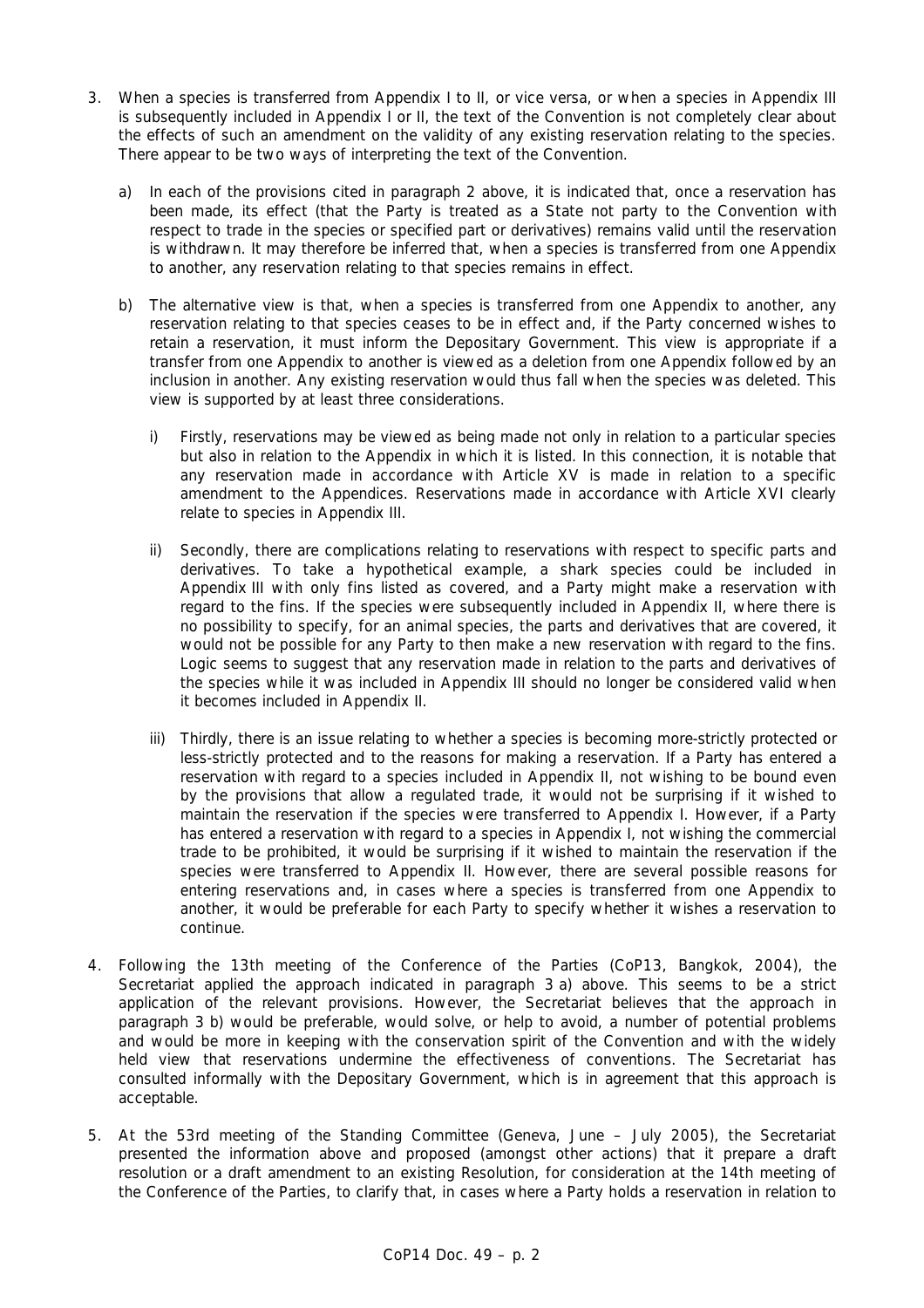a species that is deleted from one Appendix of the Convention and included in another, the reservation will be considered as no longer valid, and the Party will need to enter a new reservation in accordance with Article XV, paragraph 3, or XVI, paragraph 2, if it wishes to maintain the reservation.

- 6. The Standing Committee endorsed this proposal.
- 7. The Secretariat has taken this opportunity to propose a combination of the two existing recommendations in Resolution Conf. 4.25, in order to shorten and simplify the text.

#### Recommendation

8. The Secretariat recommends that the Conference of the Parties adopt the amendments to Resolution Conf. 4.25 presented in Annex 1, where the changes to the current Resolution are marked. A clean version, showing how the new Resolution would appear if the changes were adopted, is shown in Annex 2.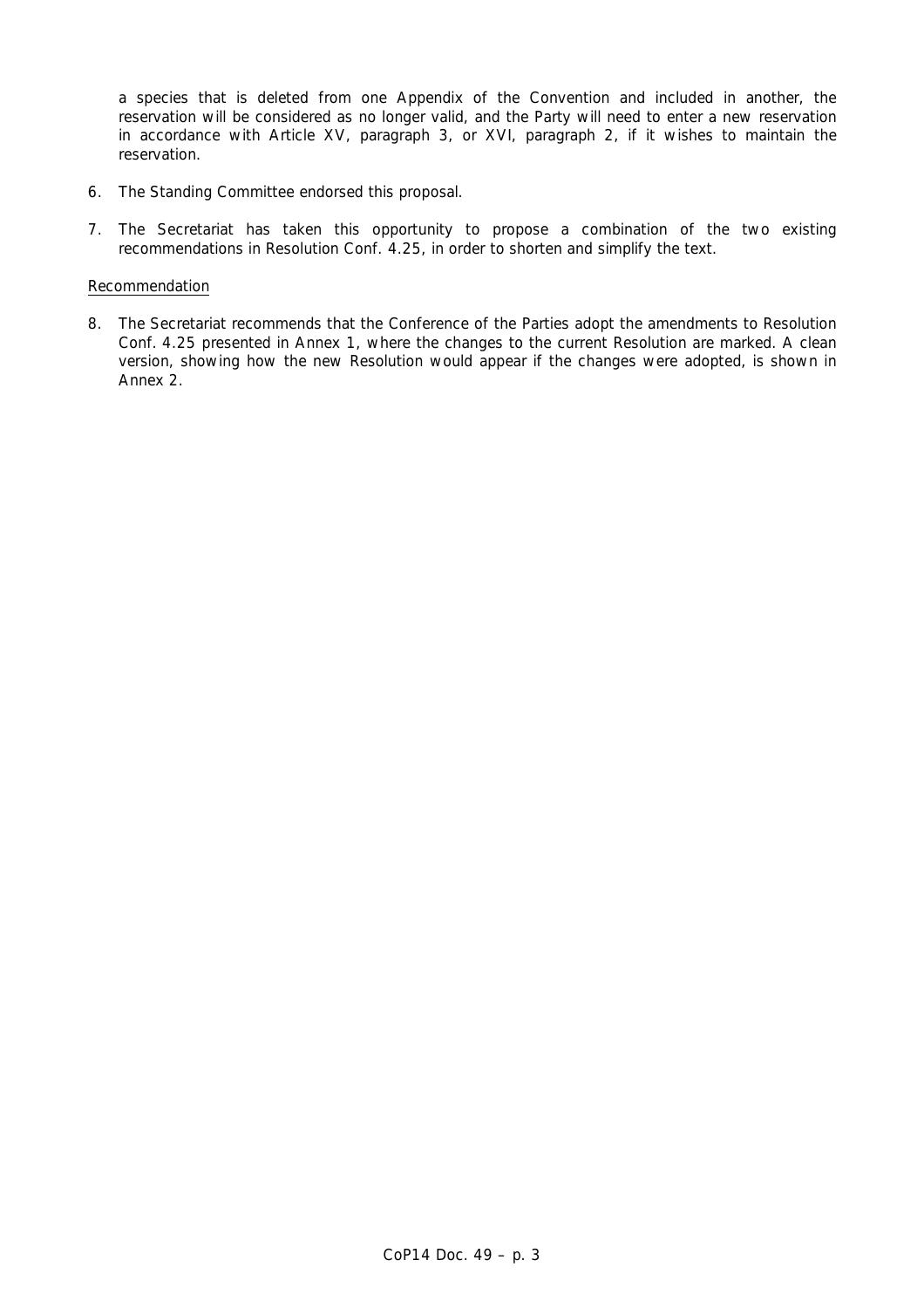# PROPOSED AMENDMENTS TO RESOLUTION CONE. 4.25

#### EFFECTS OF RESERVATIONS

NB: Text to be deleted is crossed out. Proposed new text is underlined.

RECOGNIZING that, in accordance with Article XXIII of the Convention, a State may, when it becomes a Party to CITES, enter a reservation with respect to any species included in Appendix I, II or III or any parts or derivatives specified in relation to a species included in Appendix III and that, in this case, it shall be treated as a State not a Party to the present Convention with respect to trade in the specified species or parts or derivatives until it withdraws such reservations;

RECOGNIZING that Article XXIII of the Convention states that where a Party has a reservation on a species it shall be treated as a non-party State in respect of trade in that species;

RECOGNIZING that when Appendix I or II is amended in accordance with Article XV of the Convention, any Party may, within 90 days, make a reservation with respect to the amendment and that, in this case, it shall be treated as a State not a Party to the Convention with respect to trade in the species concerned until such reservation is withdrawn;

RECOGNIZING further that Article XV, paragraph 3, of the Convention provides for reservations with regard to amendments to Appendices I and II but, at the same time, states that where a Party has such a reservation it shall be treated as a State not a Party with respect to trade in the species concerned;

RECOGNIZING FURTHER that, in accordance with Article XVI of the Convention, any Party may at any time enter a reservation with respect to a species included in Appendix III or any specified parts or derivatives and that, in this case, the State shall be treated as a State not a Party to the present Convention with respect to trade in the species or part or derivative concerned until such reservation is withdrawn:

NOTING that there have been this has led to different interpretations of these provisions of the Convention by Parties;

BELIEVING that the transfer of a species from one Appendix of the Convention to another must be viewed as a deletion from one Appendix and its simultaneous inclusion in the other;

CONSIDERING that, if a species is deleted from the Appendices, any reservation entered in relation to that species ceases to be valid;

CONSIDERING also that all Parties should interpret the Convention in a uniform manner;

# THE CONFERENCE OF THE PARTIES TO THE CONVENTION

## RECOMMENDS that:

- a) any Party having entered a reservation with regard to the transfer from Appendix II to Appendix I of a species continue to treat that species as if it remained in Appendix II for all purposes, including documentation and control; and
- b) by analogy, any Party having entered a reservation with regard to any species included listed-in Appendix I treat that species as if it were included listed in Appendix II for all purposes, including documentation and control; and

AGREES that, if a species is deleted from one Appendix of the Convention and simultaneously included in another, the deletion shall render invalid any reservation that was in effect in relation to the species and, consequently, any Party that wishes to maintain a reservation in relation to the species must enter a new reservation in accordance with Article XV, paragraph 3, or Article XVI, paragraph 2; and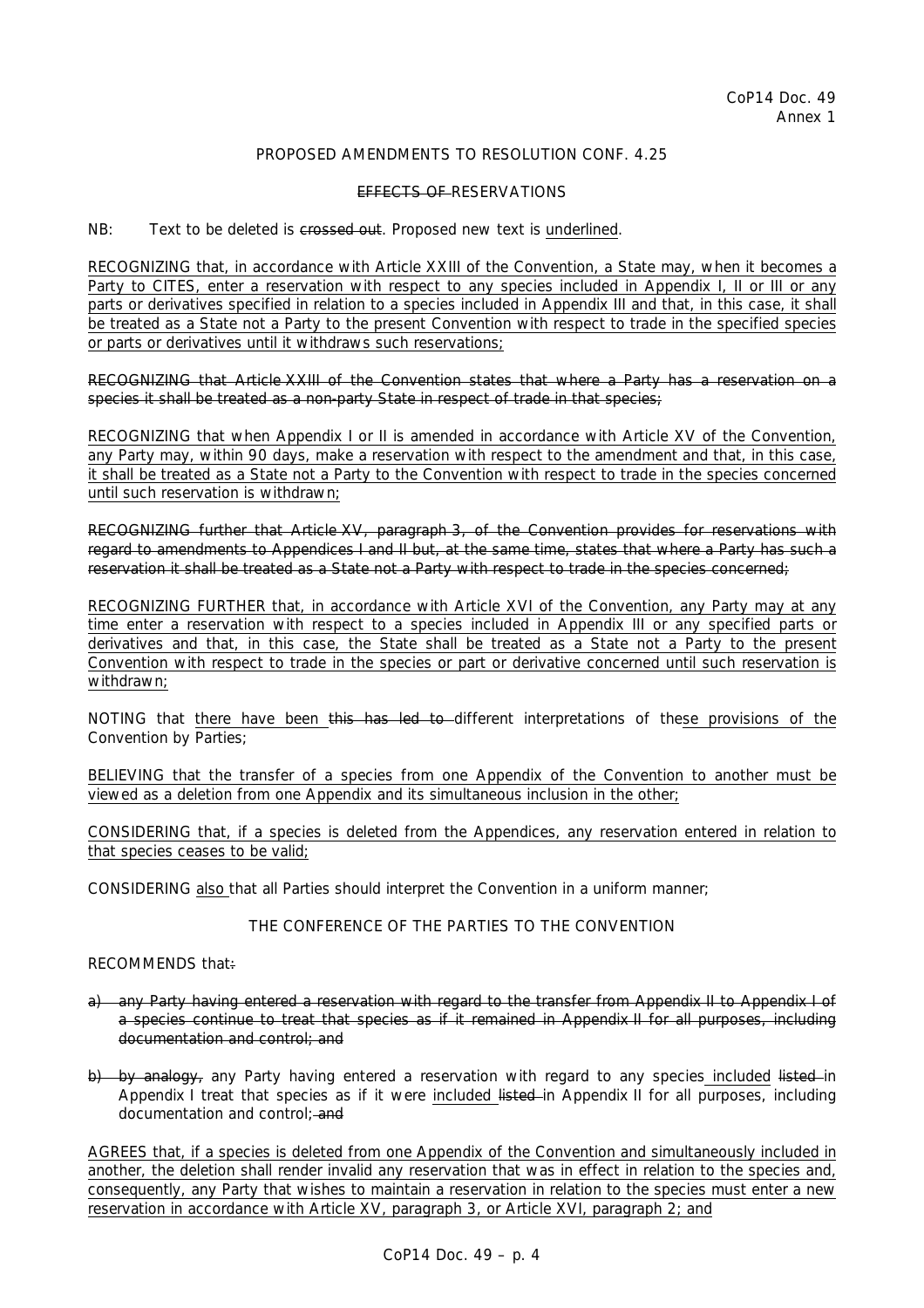CALLS on the Parties having entered reservations nevertheless to maintain and communicate statistical records on trade in the species concerned, as part of their annual reports, so that international trade in specimens of these species may be properly monitored.